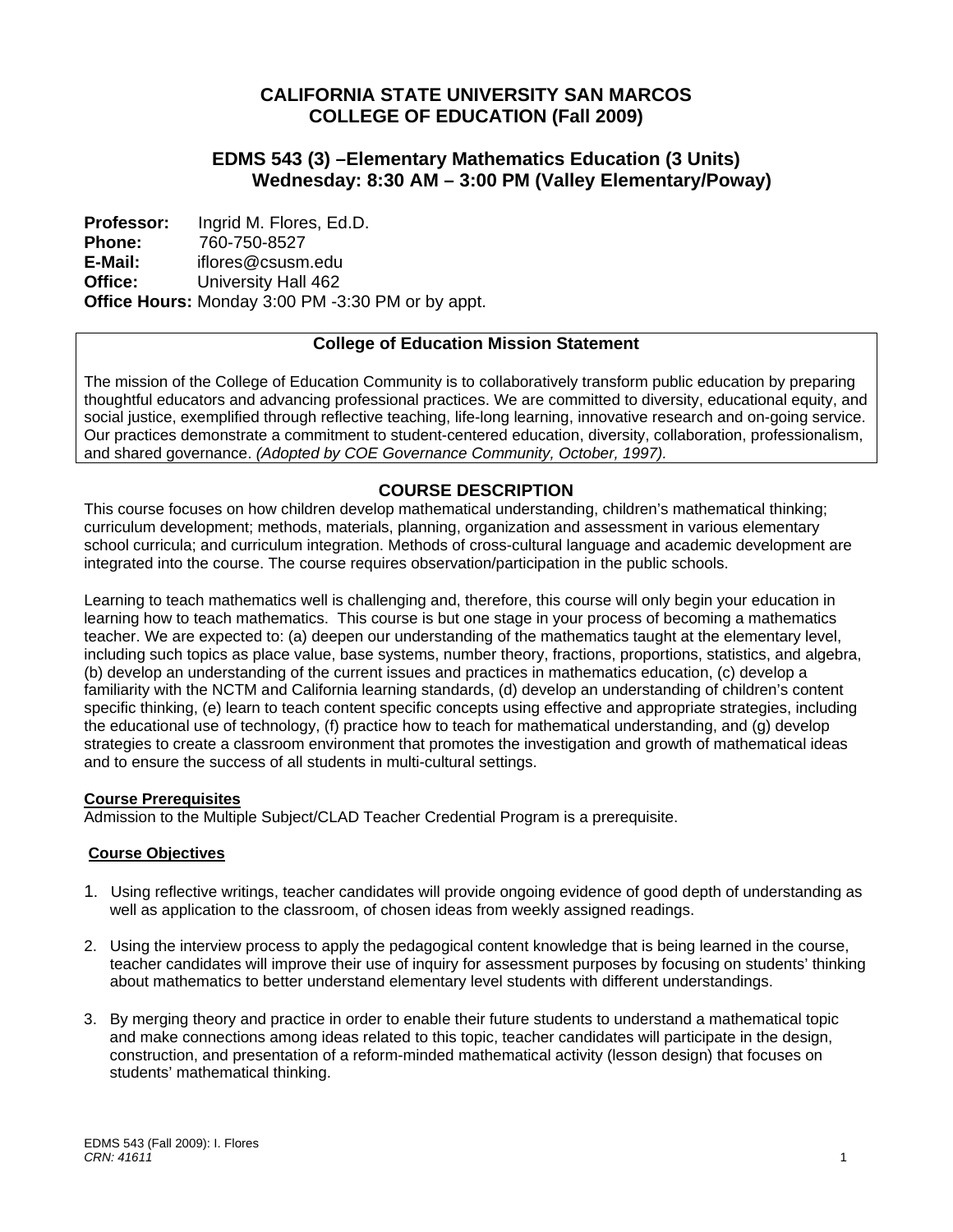- 4. By compiling an effective list of resources on a predetermined math topic, teacher candidates will demonstrate evidence that they are able to provide students with access to a balanced and comprehensive mathematics curriculum that promotes and enhances student learning and understanding, and provides conceptual understanding of the logic and structure of mathematics, problem-solving skills, and computational and procedural skills.
- 5. Teacher candidates will engage in coursework that leads to preparation for engaging in Teaching Performance Assessment (TPA) tasks.

## **Unique Course Requirements**

Students will be required to have access to children in a grade K-6 for the purpose of conducting a series of math interviews to learn about how children think and problem solve.

#### **Required Texts**

- • Van de Walle, J. A., Karp, K. M., & Bay-Williams, J. M. (2010). *Elementary and middle school mathematics: Teaching developmentally* (7th ed). Boston: Allyn & Bacon, Inc. ISBN: 978-0-205-57352-3 The text has a companion Web site:
- • California Department of Education (2006). *Mathematics framework for California public schools, kindergarten through grade twelve* (2006 Revised Ed.). Sacramento, CA: Author. This document can be found on the WWW at: http://www.cde.ca.gov/ci/ma/cf/documents/mathfrwkcomplete.pdf. The Web site contains a downloadable PDF file. There are also copies in the library for checkout**.**
- • Turnbull, A., Turnbull, R., & Wehmeyer, M. (2010). *Exceptional lives: Special education in today's schools.* (6<sup>th</sup> ed). Upper Saddle River, NJ: Pearson/Merrill. ISBN: 978-0-13-502696-0

#### **You are required to access the following Web sites and materials for this course.**

- National Council of Teachers of Mathematics (2000). *Principles and standards for school mathematics*. Reston, VA: Author. This document can be found at: http://standards.nctm.org/document/index.htm
- **Star Test Blueprints for Standards Items (grades 2-7)** http://www.cde.ca.gov/ta/tg/sr/documents/math1105.doc

#### **INFUSED COMPETENCIES**

#### **Special Education**

Consistent with the intent to offer a seamless teaching credential in the College of Education, this course will demonstrate the collaborative infusion of special education competencies that reflect inclusive educational practices.

#### **Authorization to Teach English Learners**

 through the infusion of content and experiences within the credential program, as well as additional coursework. The CSUSM credential program has been specifically designed to prepare teachers for the diversity of languages often encountered in California public school classrooms. The authorization to teach English learners is met Students successfully completing this program receive a credential with authorization to teach English learners. *(Approved by CCTC in SB 2042 Program Standards, August 02)* 

#### **Technology**

This course infuses technology competencies to prepare candidates to use technologies, emphasizing their use in both teaching practice and student learning. Students are expected to demonstrate competency in the use of various forms of technology (i.e., word processing, electronic mail, WebCT 6, use of the Internet, and/or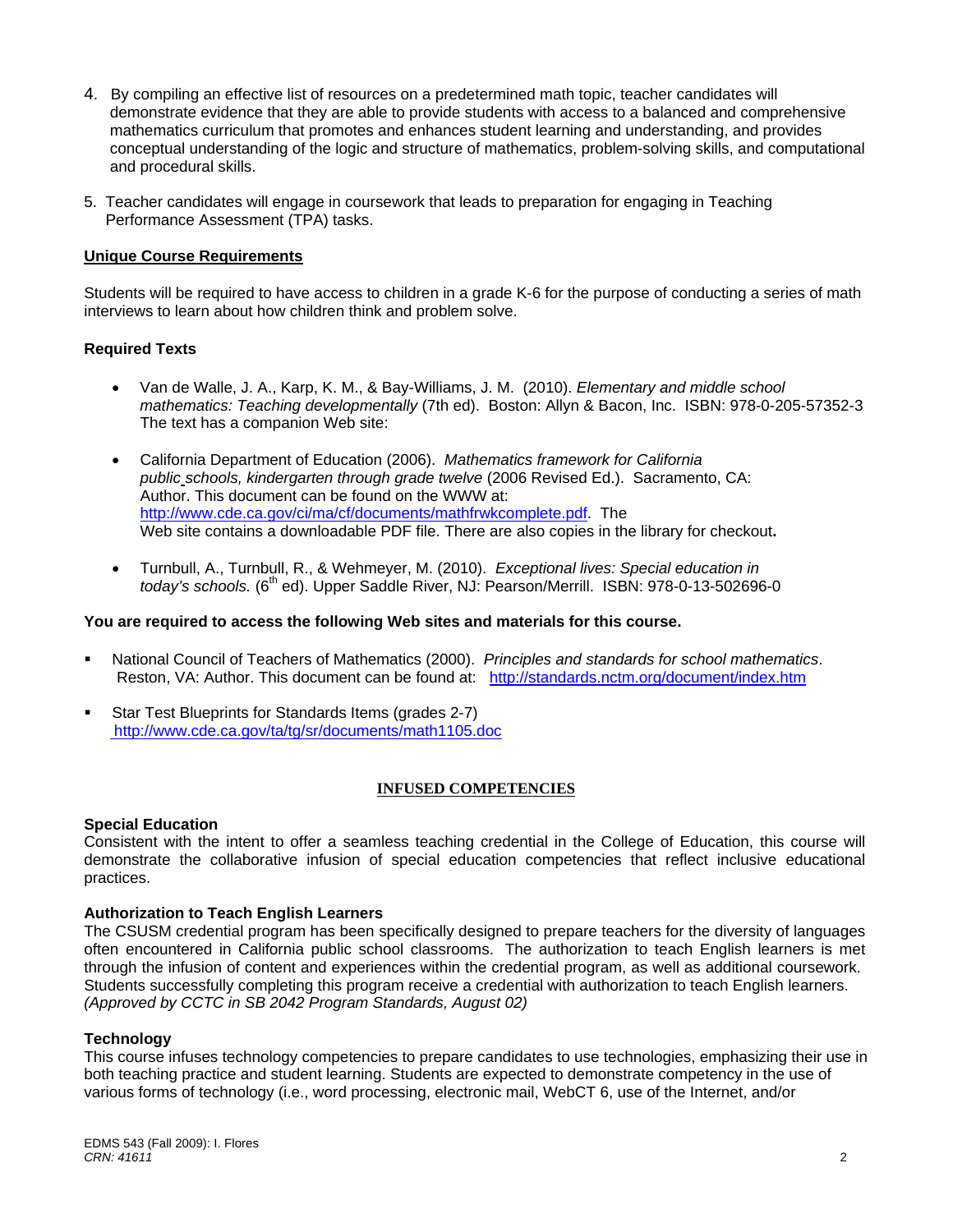multimedia presentations). Specific requirements for course assignments with regard to technology are at the discretion of the instructor. Please keep a digital copy of all assignments.

You must use your WebCT email account for this class. The best way to contact me is by WebCT e-mail.

## **COURSE POLICIES**

## **College of Education Attendance Policy**

 possible. *(Adopted by the COE Governance Community, December, 1997).* Due to the dynamic and interactive nature of courses in the College of Education, all students are expected to attend all classes and participate actively. Absences and late arrivals/early departures will affect the final grade. At a minimum, students must attend more than 80% of class time, or s/he may not receive a passing grade for the course at the discretion of the instructor. Individual instructors may adopt more stringent attendance requirements. Should the student have extenuating circumstances, s/he should contact the instructor as soon as

For this class, if you miss one class session or are late (or leave early) more than two sessions, you cannot receive a grade of "A" and your highest possible grade is a "B". If you miss two class sessions, your highest possible grade is a "C+". **Attendance will be taken at each class session.** 

If possible, please discuss with the instructor any extenuating circumstances that will cause you to miss class prior to your absence. Absence is no excuse for not turning in assignments, as they may be sent electronically (e-mail) to the instructor if an absence arises or is anticipated. Please ensure that e-mailed assignments are sent by the start of the class session that the assignment is due. **NOTE: With few exceptions, late assignments will not be accepted.** 

## **All University Writing Requirement**

In keeping with the All-University Writing Requirement, all 3-unit courses must have a writing component of at least 2,500 words (approximately 10 pages), which can be administered in a variety of ways. Writing requirements for this course will be met as described in the assignments.

#### **Computer Use During Class Sessions**

You are welcome to use a laptop computer in class when working on class assignments, for example. However, you will need to save checking email or other personal computer use for time outside of class. Most students find it disruptive when they are focusing on class activities or listening to presentations and can hear keyboarding in the classroom. Your kind consideration is greatly appreciated by all!

#### **Person-First Language**

Use "person-first" language in all written and oral assignments and discussions (e.g., "student with autism" rather than "autistic student"). Disabilities are not persons and they do not define persons, so do not replace personnouns with disability-nouns. Further, emphasize the person, not the disability, by putting the person-noun first.

## **Students With Disabilities Requiring Reasonable Accommodations**

Students must be approved for services by providing appropriate and recent documentation to the Office of Disabled Student Services (DSS). This office is located in Craven Hall 5205, and can be contacted by phone at (760) 750-4905, or TTY (760) 750-4909. Students authorized by DSS to receive reasonable accommodations should meet with their instructor during office hours or, in order to ensure confidentiality in a more private setting.

#### **CSUSM Academic Honesty Policy**

"Students will be expected to adhere to standards of academic honesty and integrity, as outlined in the Student Academic Honesty Policy. All written work and oral presentation assignments must be original work. All ideas/materials that are borrowed from other sources must have appropriate references to the original sources. Any quoted material should give credit to the source and be punctuated with quotation marks. Students are responsible for honest completion of their work including examinations. There will be no tolerance

for infractions. If you believe there has been an infraction by someone in the class, please bring it to the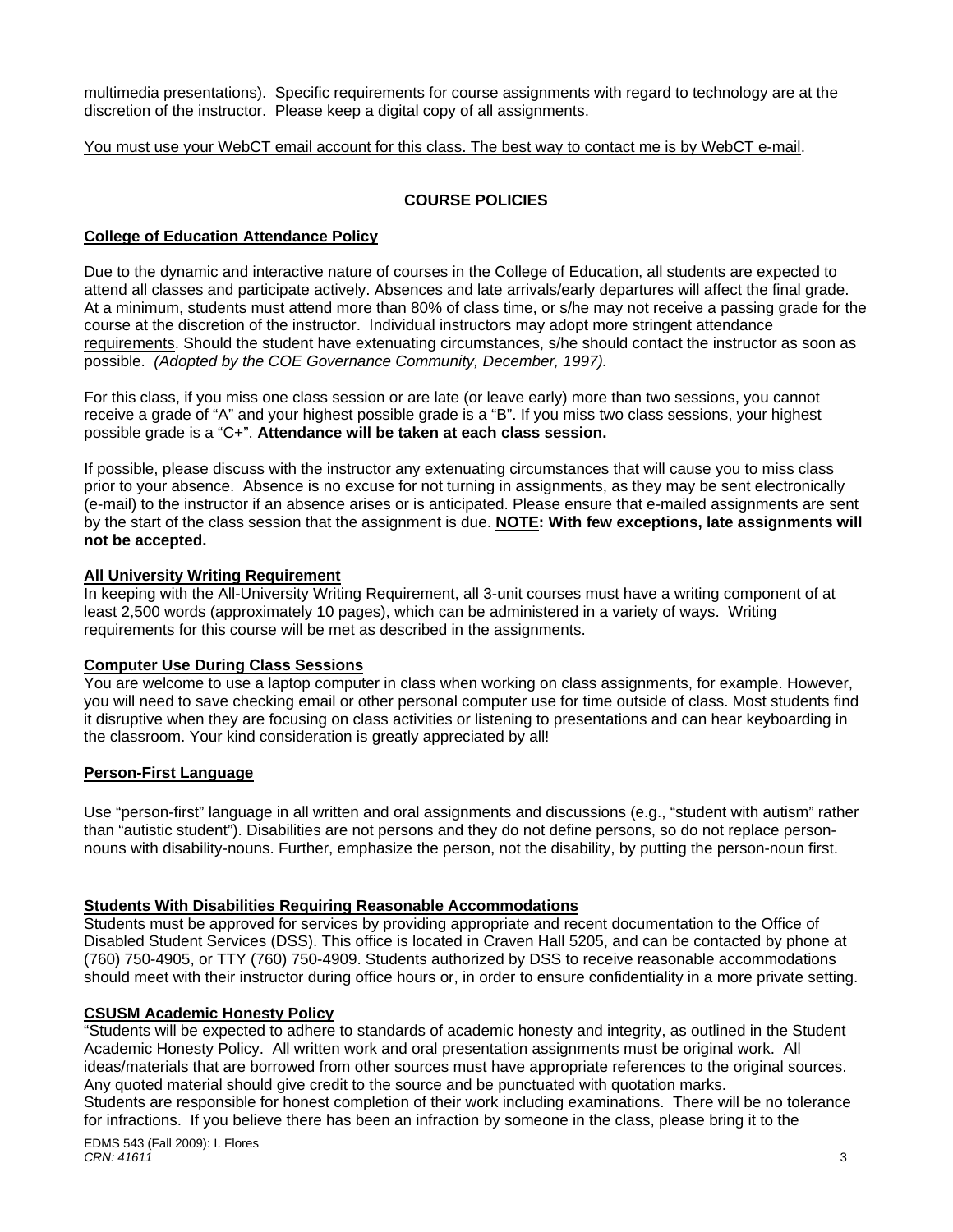instructor's attention. The instructor reserves the right to discipline any student for academic dishonesty in accordance with the general rules and regulations of the university. Disciplinary action may include the lowering of grades and/or the assignment of a failing grade for an exam, assignment, or the class as a whole."

Incidents of Academic Dishonesty will be reported to the Dean of Students. Sanctions at the University level may include suspension or expulsion from the University.

## **Plagiarism**

As an educator, it is expected that each student will do his/her own work, and contribute equally to group projects and processes. Plagiarism or cheating is unacceptable under any circumstances. If you are in doubt about whether your work is paraphrased or plagiarized, see the Plagiarism Prevention for Students website http://library.csusm.edu/plagiarism/index.html. If there are questions about academic honesty, please consult the University catalog.

## **STUDENT LEARNING OUTCOMES**

#### **Teacher Performance Expectation (TPE) Competencies**

The course objectives, assignments, and assessments have been aligned with the CTC standards for the Multiple Subject, Credential. This course is designed to help teachers seeking a California teaching credential to develop the skills, knowledge, and attitudes necessary to assist schools and district in implementing effective programs for all students. The successful candidate will be able to merge theory and practice in order to realize a comprehensive and extensive educational program for all students.

## **California Teacher Performance Assessment (CalTPA)**

Beginning July 1, 2008 all California credential candidates must successfully complete a state-approved system of teacher performance assessment (TPA), to be embedded in the credential program of preparation. At CSUSM, this assessment system is called the CalTPA or the TPA for short.

To assist your successful completion of the TPA a series of informational seminars are offered over the course of the program. TPA related questions and logistical concerns are to be addressed during the seminars. Your attendance to TPA seminars will greatly contribute to your success on the assessment.

Additionally, COE classes use common pedagogical language, lesson plans (lesson designs), and unit plans (unit designs) in order to support and ensure your success on the TPA and more importantly in your credential program.

The CalTPA Candidate Handbook, TPA seminar schedule, and other TPA support materials can be found on the COE website provided at the website provided: http://www.csusm.edu/coe/CalTPA/StudentInfoTPA.html

## **COURSE REQUIREMENTS/ASSIGNMENTS**

Each written assignment is expected to have a clear organizational presentation and be free of grammar, punctuation and spelling errors. There will be a reduction in points for the above mentioned errors. Late assignments will not be accepted. Prepare carefully for class, be ready to discuss readings and assignments thoughtfully and actively participate in all class activities. Note the Description of Exemplary Students in this syllabus (p. 6).

| 1. Active Participation and Collaboration (all or nothing credit given) | 10%        |
|-------------------------------------------------------------------------|------------|
| 2. Reading Accountability: Reflection Papers and Classroom Activities   | 15%        |
| 3. Student Interviews                                                   | <b>20%</b> |
| 4. Mathematical Lesson Design                                           | $30\%$     |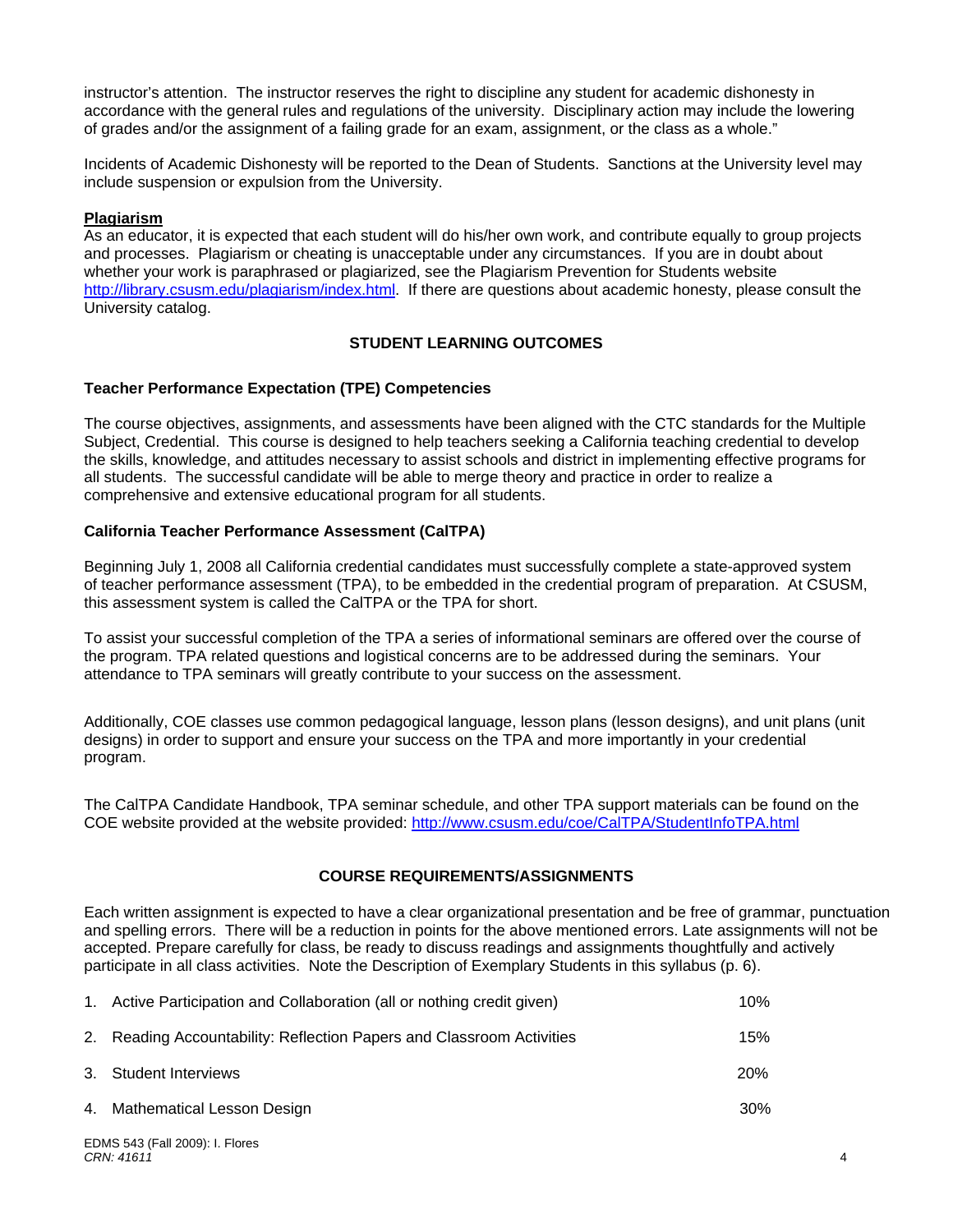#### 5. Mathematical Resources List 15%

6. Mathematics Learning Activity (Small Group) 10%

# **DESCRIPTIONS OF ASSIGNMENTS**

The relative weight for each assignment is indicated as a percentage of the total course grade.

*Detailed assignment guidelines and scoring rubrics (course packet) will be given in class. The course calendar/topics schedule is attached to this syllabus.* 

#### **Active Participation and Collaboration (10%) - Individual**

Defined as actively engaging and contributing in all class discussions and activities, students will be evaluated daily. You are expected to actively participate in discussions, group work, presentations, and hands-on activities throughout the course. A positive professional disposition includes a willingness to consider and discuss new ideas objectively and to exhibit curiosity, perseverance and seriousness about improving oneself as a teacher. All students are expected to exhibit professional behavior and demeanor at all times. All or nothing credit is given for this course component.

# **Reading Accountability: Reflection Papers and Classroom Activities (15%) – Individual**

Each week students will either:

- 1) Write a "meaningful" reflection paper based on (a) the text material assigned to be read for that week OR (b) a pressing issue in mathematics education per the instructor's guidelines.
- 2) Engage in classroom activities that are designed for students to demonstrate their understanding of the text readings

Each reflection paper and classroom activity will be worth 10 points. The reflection paper should be one full page in length (use an "11" font, line spacing of 1.5, with **only** your name and class session number as a heading). Each paper should clearly articulate your thoughts **on the assigned readings** and how you might **specifically apply** what you learned from the articles as a teacher in the classroom. Please do not repeat verbatim or quote from the readings. **Other written assignments may be given that will substitute the written reflection but not the reading assignment.** These will require more than 1 page in length.

#### **Student Interviews (20%) - Individual Write-ups**

You will conduct two different student interviews based on questions provided in class. Each interview is worth 10 points. For each interview, you will pose mathematical problems to any one student at a predetermined grade level. The purpose is to get you to begin thinking about students' mathematical understanding, to learn how to effectively pose questions, interpret the meaning of students' responses, and to provide you with an opportunity to interact with students. For each interview, you need to submit a report of no more than two pages. Please include the child's written work. You may work with a peer in the interviewing process, but each needs to write his/her own report.

#### **Mathematical Lesson Design (30%) - Group**

The purpose of this assignment is to help you learn how to design effective mathematical activities and lessons and to provide an opportunity for you to practice teaching mathematics. Working in small groups of 2-3 members, your team will design one standards-based lesson (approximately 40 mins in length) that you will present in an elementary school class. A draft of the lesson should be submitted for review before the lesson is taught to students. More specific details will be given in class. The lesson plan template is attached to this syllabus.

#### **Mathematical Resources List (15%) - Group**

You will compile a resources list related to the mathematical topic of your lesson design. The purpose is to investigate what information is available that relates to your mathematical topic**,** to compile a thorough, effective list of such resources to demonstrate evidence that you are able to provide students with access to a balanced and comprehensive mathematics curriculum. More specific details will be given in class and posted to WebCT.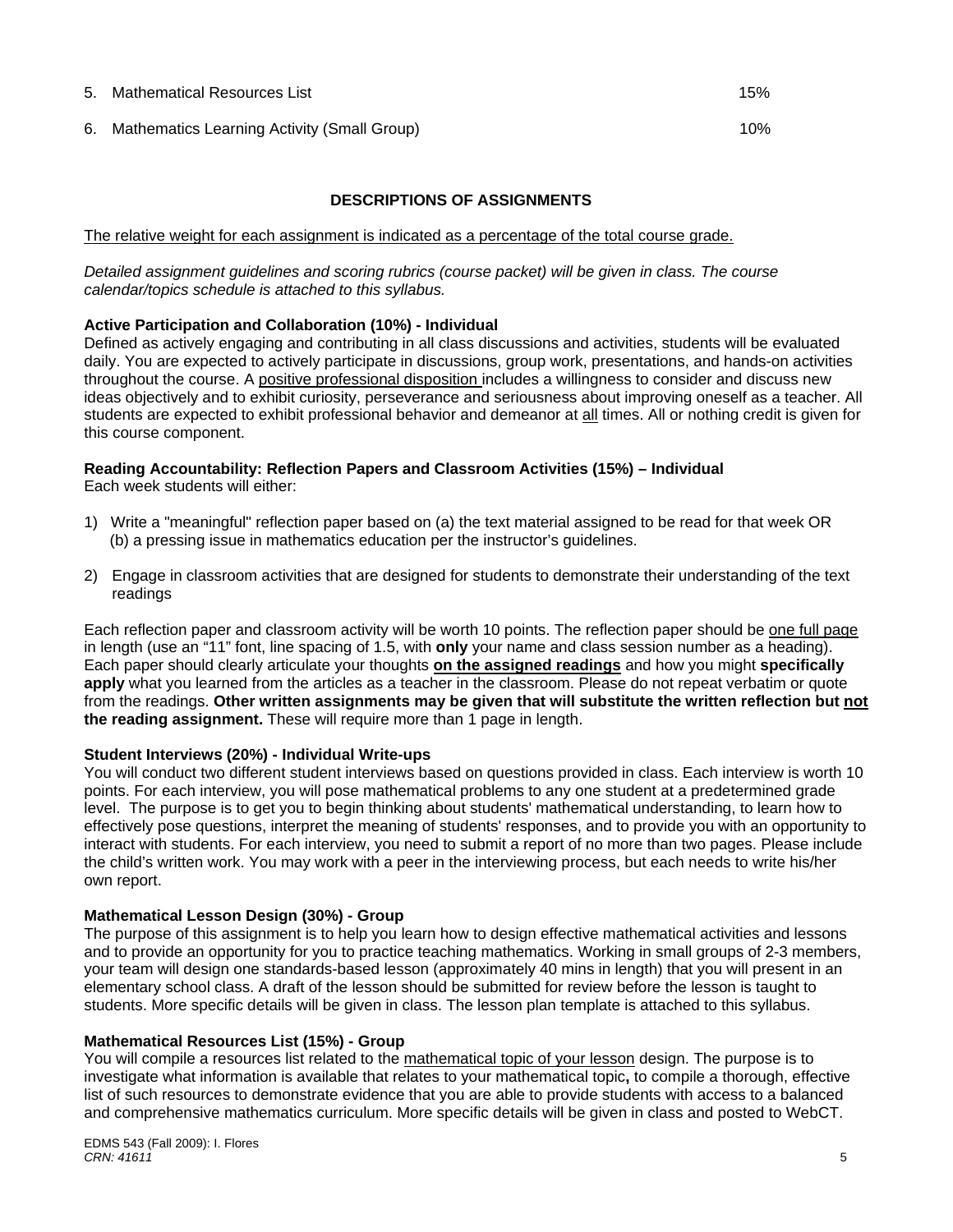## **Mathematics Learning Activity (10%)** *(small groups comprised of individual work)*

The class will form groups of 5-6 members, and each group will be assigned a mathematical area in the elementary school curriculum K-5 (see course schedule). Each group member needs to design a 5-10 minute learning activity in the assigned area (each member within a topic group will choose a grade level) and then teach the activity in our EDMS 543 class. In addition, you need to write a detailed description of the learning activity and provide teaching tips for your activity. Your activity will be posted on the appropriate thread of the discussion board on WebCT, where a collection of approximately 30 learning activities will be available for your future teaching.

| <b>GRADING SCALE:</b> Grades for this course will be based on the following grading scale: |                                                                                          |                                                 |  |  |
|--------------------------------------------------------------------------------------------|------------------------------------------------------------------------------------------|-------------------------------------------------|--|--|
| A = 93% - 100 % A- = 90% - 92%                                                             |                                                                                          | $B+ = 87\% - 89\%$ B = 83% - 86 % B - 80% - 82% |  |  |
|                                                                                            |                                                                                          |                                                 |  |  |
|                                                                                            | $C_1 = 77\% - 79\%$ $C = 73\% - 76\%$ $C_2 = 70\% - 72\%$ $D = 60\% - 69\%$ F = below 60 |                                                 |  |  |

## **Exemplary "A" Students:**

- Demonstrate serious commitment to their learning, making full use of the learning opportunities available and searching out the implications of their learning for future use.
- Complete all assignments thoroughly and thoughtfully toward the goal of developing in-depth math projects.
- Make insightful connections between all assignments and their developing overall understanding of mathematical concepts; they continually question and examine concepts in a genuine spirit of inquiry.
- Students show a high level of achievement of course goals.

## **"B" Students:**

- **Simply comply with the course requirements and expectations.**
- Complete all assignments, usually thoroughly and thoughtfully.
- Usually connect assignments to their developing overall understanding of mathematical concepts; may be satisfied with accepting their learning as it is received without deeply examining concepts or seeking a higher level of understanding.
- Students show reasonable achievement of course goals.

## **Remember! You are required to maintain a B average (3.0 GPA) in your teacher education courses to receive a teaching credential in the State of California.**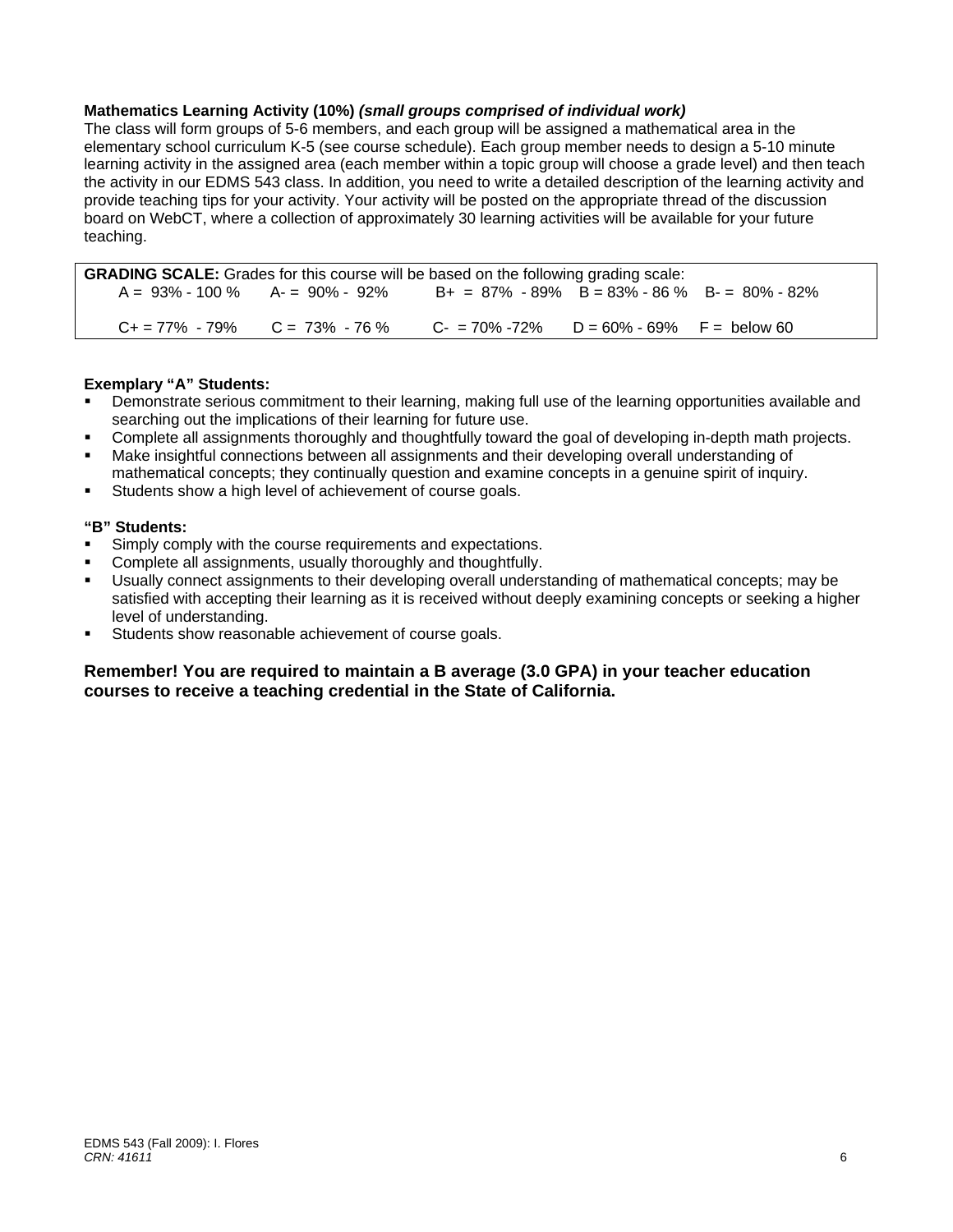| כ+כ ממותב                                                                                                                                                  |                                                                                                                                                                                                                            |                                                                                                                                                                                                                          |                                                                                                                                                                                                                                  |                                                                                                                                                                                                                                 |
|------------------------------------------------------------------------------------------------------------------------------------------------------------|----------------------------------------------------------------------------------------------------------------------------------------------------------------------------------------------------------------------------|--------------------------------------------------------------------------------------------------------------------------------------------------------------------------------------------------------------------------|----------------------------------------------------------------------------------------------------------------------------------------------------------------------------------------------------------------------------------|---------------------------------------------------------------------------------------------------------------------------------------------------------------------------------------------------------------------------------|
|                                                                                                                                                            | <b>Developing</b>                                                                                                                                                                                                          | <b>Nearly</b><br><b>Meets</b>                                                                                                                                                                                            | <b>Meets</b>                                                                                                                                                                                                                     | <b>Exceeds</b>                                                                                                                                                                                                                  |
| TPE $1, 1a$<br>Subject Specific<br>Pedagogical skills<br>for MS Teaching<br>Assignment<br>(Teaching<br>Mathematics in a<br>Multiple Subject<br>Assignment) | Candidates' lesson<br>design and presentation<br>demonstrates little to<br>no understanding of<br>how to teach the state<br>adopted academic<br>content standard in<br>mathematics                                         | Candidates' lesson<br>design and<br>presentation<br>demonstrates some<br>understanding of<br>how to teach the<br>state adopted<br>academic content<br>standard in<br>mathematics                                         | Candidates' lesson<br>design and<br>presentation<br>demonstrates<br>considerable<br>understanding of<br>how to teach the<br>state adopted<br>academic content<br>standard in<br>mathematics                                      | Candidates' lesson<br>design and<br>presentation<br>demonstrates<br>exceptional<br>understanding of<br>how to teach the<br>state adopted<br>academic content<br>standard in<br>mathematics                                      |
| TPE <sub>2</sub><br>Monitoring<br><b>Student Learning</b><br>During Instruction                                                                            | Candidates' lesson<br>plan and presentation<br>demonstrates little to<br>no understanding of<br>how to monitor student<br>learning and how to<br>effectively make use of<br>this information when<br>teaching.             | Candidates' lesson<br>plan and<br>presentation<br>demonstrates some<br>understanding of<br>how to monitor<br>student learning<br>and how to<br>effectively make<br>use of this<br>information when<br>teaching.          | Candidates' lesson<br>plan and<br>presentation<br>demonstrates<br>considerable<br>understanding of<br>how to monitor<br>student learning and<br>how to effectively<br>make use of this<br>information when<br>teaching.          | Candidates' lesson<br>plan and<br>presentation<br>demonstrates<br>exceptional<br>understanding of<br>how to monitor<br>student learning and<br>how to effectively<br>make use of this<br>information when<br>teaching.          |
| TPE <sub>4</sub><br><b>Making Content</b><br>Accessible                                                                                                    | Candidates' lesson<br>design and presentation<br>will demonstrate little<br>to no understanding in<br>the use of pedagogical<br>strategies that will<br>provide all students<br>access to the<br>mathematics<br>curriculum | Candidates' lesson<br>design and<br>presentation will<br>demonstrate some<br>understanding in<br>the use of<br>pedagogical<br>strategies that will<br>provide all students<br>access to the<br>mathematics<br>curriculum | Candidates' lesson<br>design and<br>presentation will<br>demonstrate<br>considerable<br>understanding in the<br>use of pedagogical<br>strategies that will<br>provide all students<br>access to the<br>mathematics<br>curriculum | Candidates' lesson<br>design and<br>presentation will<br>demonstrate<br>exceptional<br>understanding in the<br>use of pedagogical<br>strategies that will<br>provide all students<br>access to the<br>mathematics<br>curriculum |
| TPE 6a, 6b<br>Developmentally<br>Appropriate<br>Teaching<br>Practices – Grades<br>K-3 & 4-8                                                                | Candidates' lesson<br>design and presentation<br>will demonstrate little<br>to no understanding in<br>the use of<br>developmentally<br>appropriate teaching<br>practices.                                                  | Candidates' lesson<br>design and<br>presentation will<br>demonstrate some<br>understanding in<br>the use of<br>developmentally<br>appropriate<br>teaching practices.                                                     | Candidates' lesson<br>design and<br>presentation will<br>demonstrate<br>considerable<br>understanding in the<br>use of<br>developmentally<br>appropriate teaching<br>practices.                                                  | Candidates' lesson<br>design and<br>presentation will<br>demonstrate<br>exceptional<br>understanding in the<br>use of<br>developmentally<br>appropriate teaching<br>practices.                                                  |
| <b>Lesson Plan</b>                                                                                                                                         | Candidates' lesson<br>plan demonstrates little<br>to no understanding of<br>COE lesson plan<br>format                                                                                                                      | Candidates' lesson<br>plan demonstrates<br>some<br>understanding of<br>COE lesson plan<br>format                                                                                                                         | Candidates' lesson<br>plan demonstrates<br>considerable<br>understanding of<br>COE lesson plan<br>format                                                                                                                         | Candidates' lesson<br>plan demonstrates<br>exceptional<br>understanding of<br>COE lesson plan<br>format                                                                                                                         |

## **Lesson Design and Presentation Assignment**  EDMS 543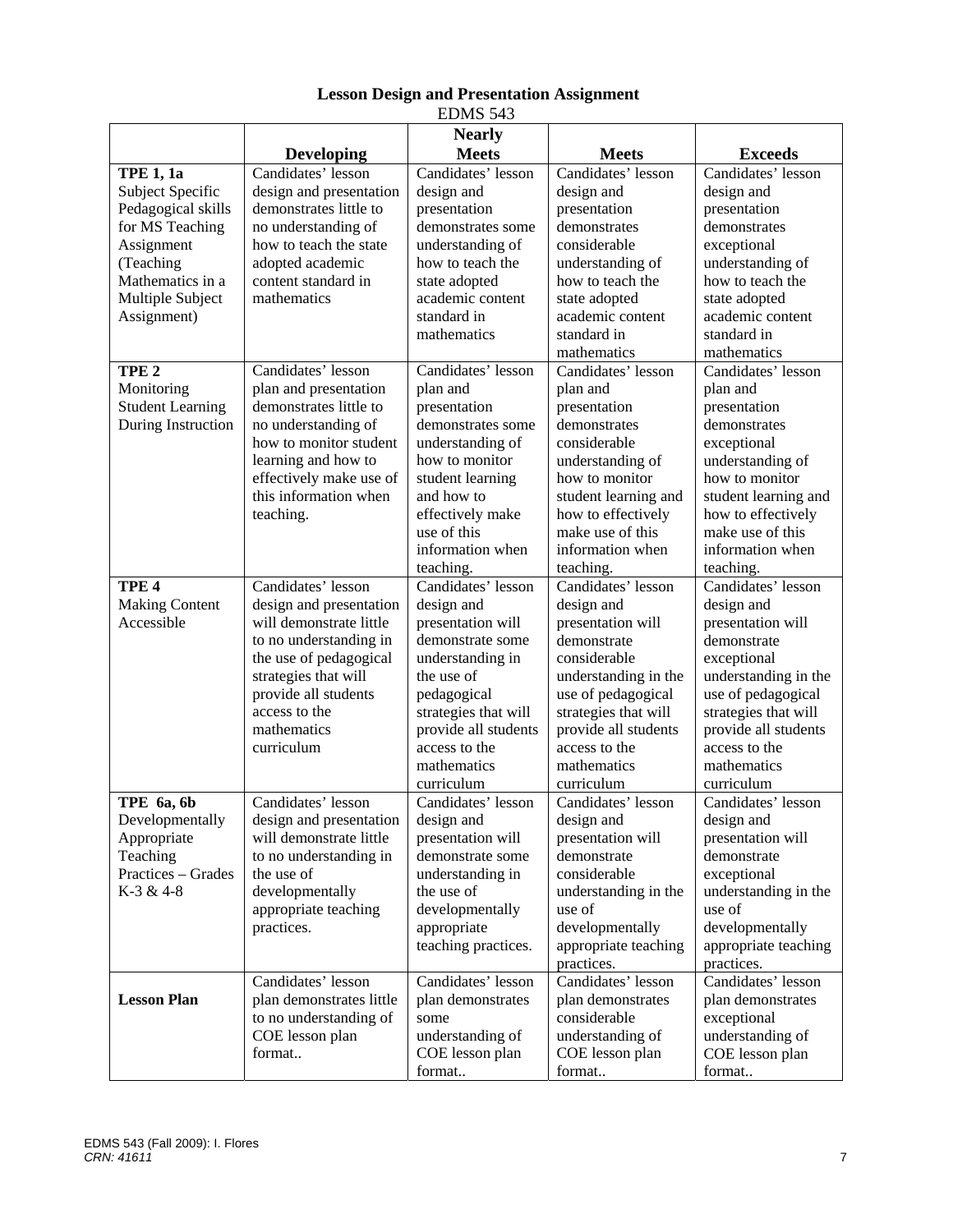Secondary TPE's for this Assignment

- $\triangleright$  TPE 2 Monitoring Student Learning During Instruction
- $\triangleright$  TPE 5 Student Engagement
- $\triangleright$  TPE 9 Instructional Planning
- $\triangleright$  TPE 10 Instructional Time
- $\triangleright$  TPE 11 Social Environment

## **Mathematics Lesson Resources Assignment**  EDMS 543

|                       | 10                   | 15                  | 20                | 25                |
|-----------------------|----------------------|---------------------|-------------------|-------------------|
|                       | <b>Developing</b>    | <b>Nearly Meets</b> | <b>Meets</b>      | <b>Exceeds</b>    |
| TPE <sub>4</sub>      | Candidates'          | Candidates'         | Candidates'       | Candidates'       |
| <b>Making Content</b> | resources and        | resources and       | resources and     | resources and     |
| Accessible            | descriptions will    | descriptions will   | descriptions will | descriptions will |
|                       | demonstrate little   | demonstrate some    | demonstrate       | demonstrate       |
|                       | to no understanding  | understanding of    | considerable      | exceptional       |
|                       | of how               | how instructional   | understanding of  | understanding of  |
|                       | instructional        | resources can help  | how instructional | how instructional |
|                       | resources can help   | provide all         | resources can     | resources can     |
|                       | provide all students | students with       | help provide all  | help provide all  |
|                       | with access to a     | access to a         | students with     | students with     |
|                       | balanced and         | balanced and        | access to a       | access to a       |
|                       | comprehensive        | comprehensive       | balanced and      | balanced and      |
|                       | curriculum.          | curriculum.         | comprehensive     | comprehensive     |
|                       |                      |                     | curriculum.       | curriculum.       |

Secondary TPE's for this Assignment

- $\triangleright$  TPE 1a Subject-Specific Pedagogical Skills for MS Teaching Assignments (Teaching Mathematics in a MS Assignment)
- $\triangleright$  TPE 5 Student Engagement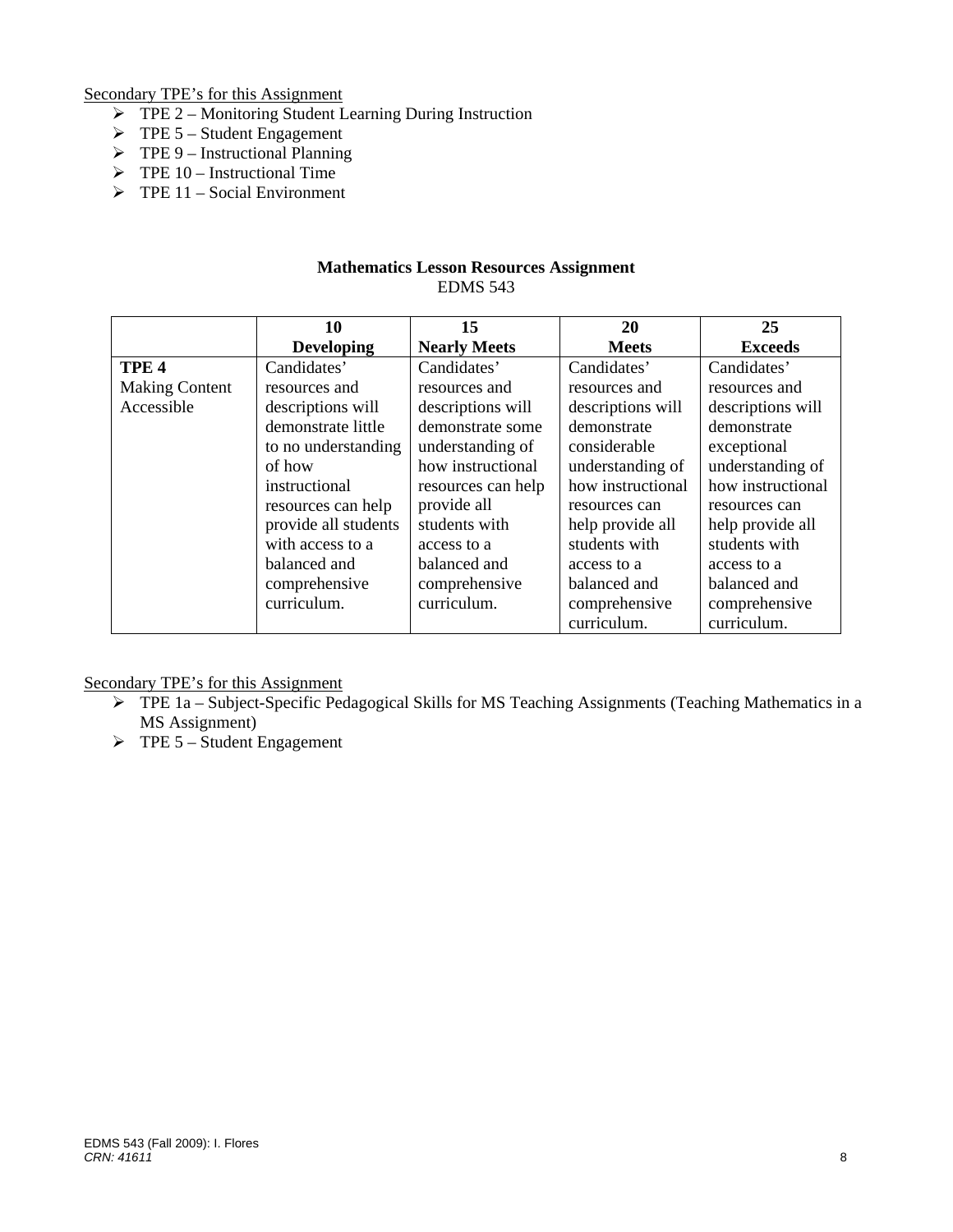|                         | 1 pts                  | 4 pts                 | 7 pts                 | 10 pts                |
|-------------------------|------------------------|-----------------------|-----------------------|-----------------------|
|                         | <b>Developing</b>      | <b>Nearly Meets</b>   | <b>Meets</b>          | <b>Exceeds</b>        |
| <b>TPE 1, 1a</b>        | Candidate's            | Candidate's           | Candidate's           | Candidate's           |
| Subject Specific        | assessment and         | assessment and        | assessment and        | assessment and        |
| Pedagogical             | recommendations        | recommendations       | recommendations       | recommendations       |
| skills for MS           | from the student       | from the student      | from the student      | from the student      |
| Teaching                | interview              | interview             | interview             | interview             |
| Assignment              | demonstrates little to | demonstrates some     | demonstrates          | demonstrates          |
| (Teaching               | no understanding of    | understanding of how  | considerable          | exceptional           |
| Mathematics in a        | how to teach the state | to teach the state    | understanding of how  | understanding of how  |
| Multiple Subject        | adopted academic       | adopted academic      | to teach the state    | to teach the state    |
| Assignment)             | content standard in    | content standard in   | adopted academic      | adopted academic      |
|                         | mathematics            | mathematics           | content standard in   | content standard in   |
|                         |                        |                       | mathematics           | mathematics           |
| TPE <sub>2</sub>        | Candidate's            | Candidate's           | Candidate's           | Candidate's           |
| Monitoring              | assessment and         | assessment and        | assessment and        | assessment and        |
| <b>Student Learning</b> | recommendations        | recommendations       | recommendations       | recommendations       |
| During                  | from the student       | from the student      | from the student      | from the student      |
| Instruction             | interview              | interview             | interview             | interview             |
|                         | demonstrates little to | demonstrates some     | demonstrates          | demonstrates          |
|                         | no understanding of    | understanding of how  | considerable          | exceptional           |
|                         | how to monitor         | to monitor student    | understanding of how  | understanding of how  |
|                         | student learning and   | learning and how to   | to monitor student    | to monitor student    |
|                         | how to effectively     | effectively make use  | learning and how to   | learning and how to   |
|                         | make use of this       | of this information   | effectively make use  | effectively make use  |
|                         | information when       | when teaching.        | of this information   | of this information   |
|                         | teaching.              |                       | when teaching.        | when teaching.        |
| TPE <sub>3</sub>        | Candidate              | Candidate             | Candidate             | Candidate             |
| Interpretation          | demonstrates little to | demonstrates some     | demonstrates          | demonstrates          |
| and Use of              | no understanding of    | understanding of how  | considerable          | exceptional           |
| <b>Assessments</b>      | how to effectively     | to effectively assess | understanding of how  | understanding of how  |
|                         | assess students'       | students' content     | to effectively assess | to effectively assess |
|                         | content knowledge      | knowledge through     | students' content     | students' content     |
|                         | through the use of     | the use of student    | knowledge through     | knowledge through     |
|                         | student interviews.    | interviews.           | the use of student    | the use of student    |
|                         |                        |                       | interviews.           | interviews.           |
|                         |                        |                       |                       |                       |
| TPE <sub>4</sub>        | Candidate's            | Candidate's           | Candidate's           | Candidate's           |
| <b>Making Content</b>   | recommendations        | recommendations       | recommendations       | recommendations       |
| Accessible              | from the student       | from the student      | from the student      | from the student      |
|                         | interview              | interview             | interview             | interview             |
|                         | demonstrates little to | demonstrates some     | demonstrates          | demonstrates          |
|                         | no understanding in    | understanding in the  | considerable          | exceptional           |
|                         | the use of             | use of pedagogical    | understanding in the  | understanding in the  |
|                         | pedagogical            | strategies that will  | use of pedagogical    | use of pedagogical    |
|                         | strategies that will   | provide all students  | strategies that will  | strategies that will  |
|                         | provide all students   | access to the         | provide all students  | provide all students  |
|                         | access to the          | mathematics           | access to the         | access to the         |
|                         | mathematics            | curriculum            | mathematics           | mathematics           |
|                         | curriculum             |                       | curriculum            | curriculum            |

Student Interviews Assignment: EDMS 543

Secondary TPE's for this Assignment

 $\triangleright$  TPE 5 – Student Engagement

 $\triangleright$  TPE 6, 6a, 6b – Developmentally Appropriate Practices in Grades K-3 & Grades 4-8.

 $\triangleright$  TPE 8 – Learning about Students and TPE 9 – Instructional Planning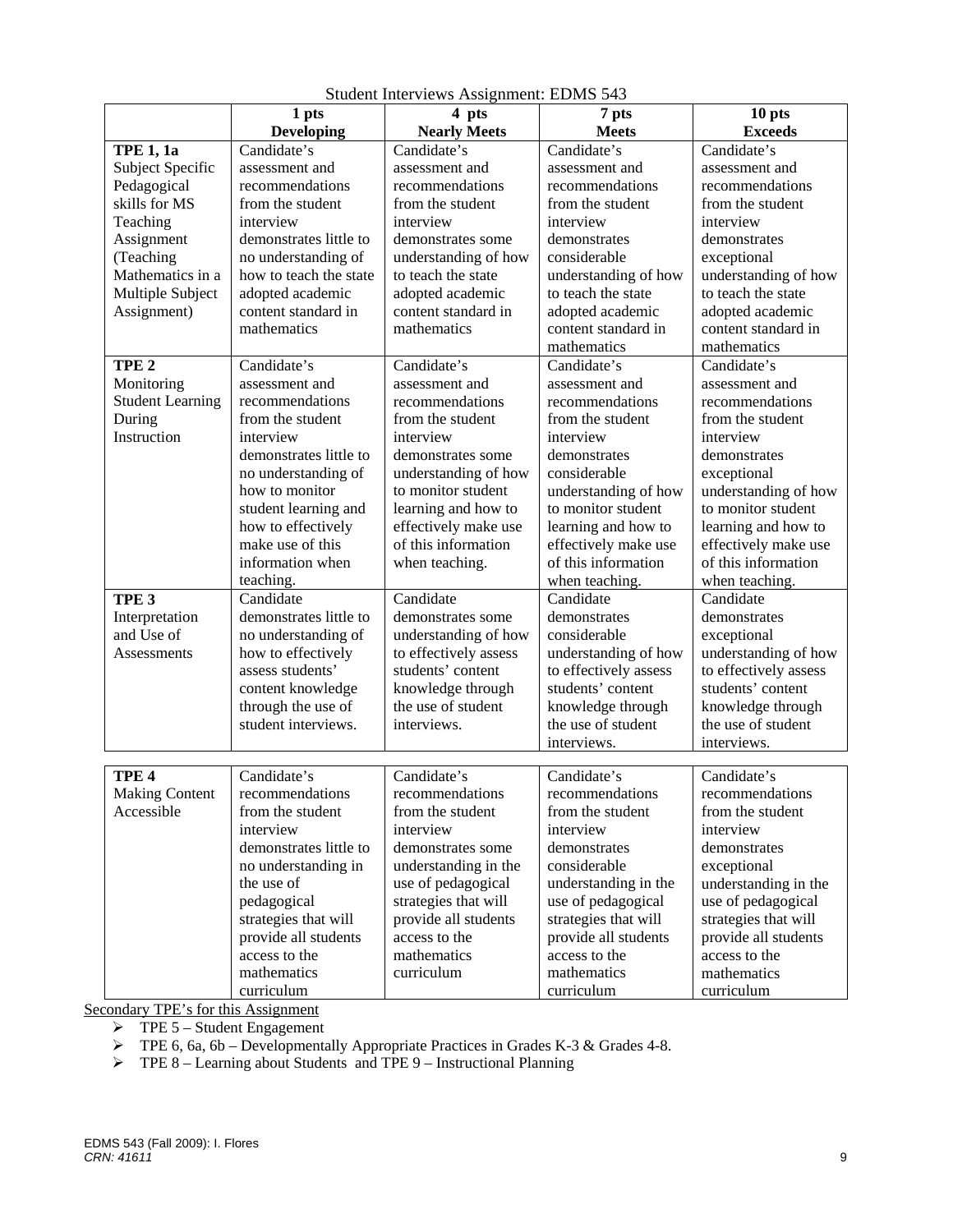#### **Lesson Design Elements**

#### **Elements of the learning experience**

**Lesson Title**: What is the title of your lesson?

**Grade Level:** 

**Content Area:** *Mathematics* 

 **Subject Matter:** *Number Sense, Measurement and Geometry, Algebra and Functions, Statistics, Data Analysis and Probability, Mathematical Reasoning* 

Time period for the learning experience **Example: two 30 minute sessions Science** 

**California Mathematics Content Standards**: *State-adopted content standards* 

**Lesson objective(s) based on the content standards**: What do you want students to be able to do as a result of active engagement and learning in your lesson? Write in complete sentences. Use an action verb and explain how students will demonstrate their new knowledge and understanding.

 Example: "The student will demonstrate understanding of \_\_\_\_\_\_\_\_\_\_\_." Or, "The student will be able to \_\_\_\_\_\_\_\_\_\_\_".

**Mathematical Concept(s):** What are you trying to teach? What big idea(s) is/are the focus of your lesson? Do not say, "The students will \_\_\_\_\_\_\_\_\_." (That is an objective, not a concept.)

*Example: In the set model for fractions, the whole is understood to be a set of objects and subsets of the whole make up fractional parts.* 

**Class Description -** For the purpose of this assignment, the class description must include English Learners, Special Education students and GATE students. Individualize this section based on your own assigned classroom.

> *Type of class (self contained, subject specific), time of year, general background of students learning in relationship to new learning (challenges and prior learning)*

*English Learners: Special education: GATE student: Regular education:* 

#### **Developmental needs of the students at this age**

*Learning needs and developmental, age-appropriate skills needed by your students based on grade level.* 

**Student Groupings**: *How will you group students for instruction?* 

**Materials/Resources/Technology:** *What does the teacher need? What do the students need? Materials should include lists of supplies that will be needed to present this lesson.* 

#### **Assessment Plan**

**Note:** Goals/objectives that will be assessed are based on the content standards and are tied to the Big Idea(s) (concepts) in your lesson.

 *Types of assessment: Prior knowledge (pre assessment), Formative (progress monitoring), Summative (final product)*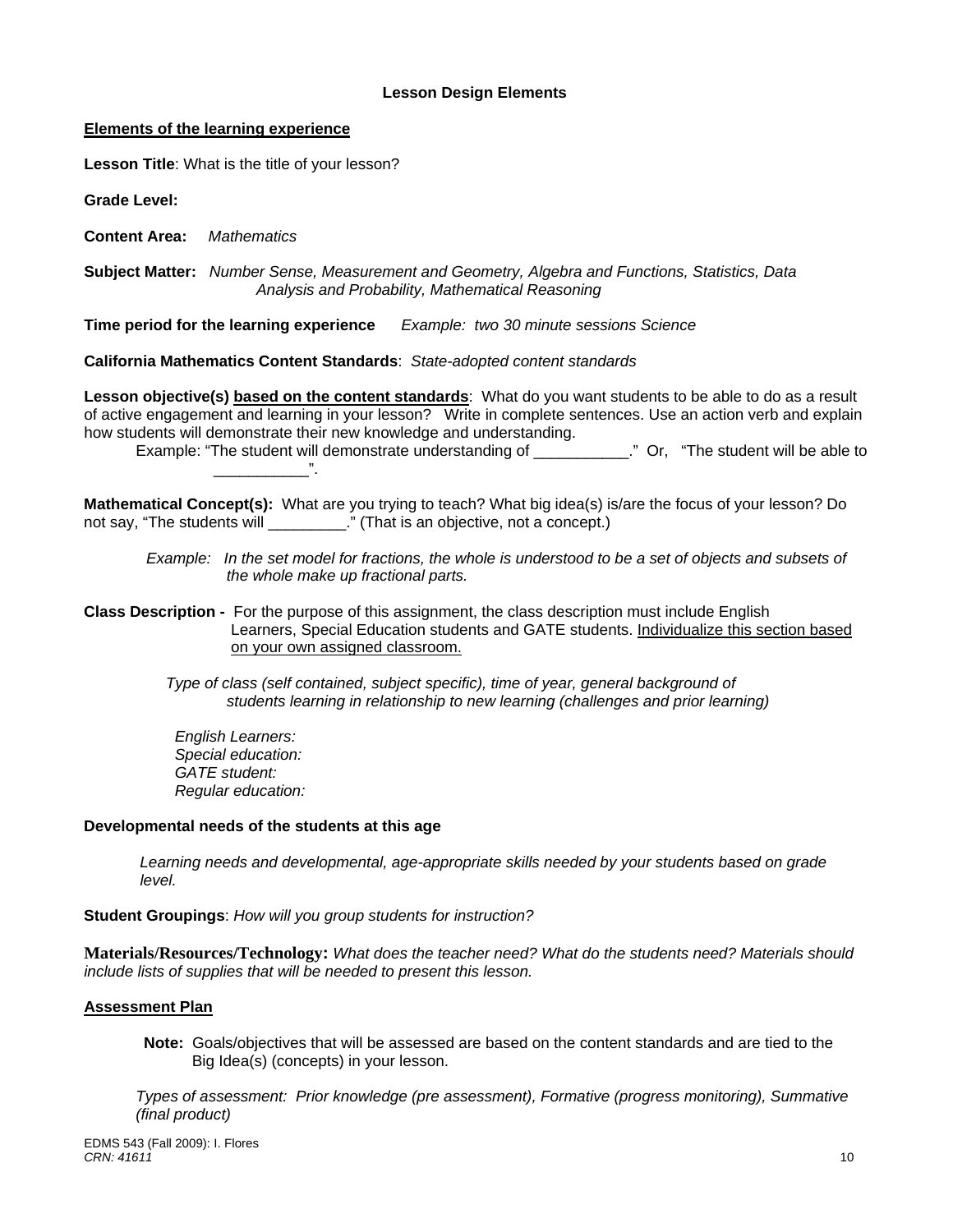*Description and Purpose of each Assessment Type listed above* 

 *Feedback strategies: How students will be informed of specific successes and challenges?*

 *Description & Purpose of Differentiated/Adapted Assessment Methods for ONE of the following students:* 

- *English Learner*
- *Learner with Special Needs* 
	- *Learning Disability* 
		- *Physical Disability*
- *GATE Student/Advanced Learners/Accelerated Learner*

*How general assessment results will be used to inform instruction:* 

## **Criteria for Assessment**

What benchmark criteria will you use to grade the assessment? How will you know if a student has successfully completed the assessment and accomplished the learning goals? What will they do to show you they have succeeded?

**NOTE:** Criteria are based on the science content standards and the learning goals/objectives in your lesson.

**Lesson Activities**: Address the subject matter lesson objectives and developmental needs of the students described.

| <b>Instructional Strategies-</b>                               | <b>Student Activities -</b>                            |  |
|----------------------------------------------------------------|--------------------------------------------------------|--|
| What the teacher does during the instruction.                  | What the students do during the lesson and             |  |
|                                                                | independent practice.                                  |  |
| <b>Opening the Lesson/ INTO</b>                                |                                                        |  |
| Anticipatory Set - How will you motivate and focus             | What will the students do?                             |  |
| students?                                                      |                                                        |  |
| <b>Process/Steps of Instruction/ THROUGH</b>                   | For each of the steps of instruction (what the teacher |  |
|                                                                | does), describe what the students will do              |  |
|                                                                |                                                        |  |
| How will you describe and model skills/tasks?<br>1.            |                                                        |  |
| How will you explain the mathematical concept(s)?<br>2.        |                                                        |  |
| How will teach to the objective(s)?<br>3.                      |                                                        |  |
| How will you actively involve all students?<br>4.              |                                                        |  |
| How will you structure opportunities for the<br>5.             |                                                        |  |
| students to practice in class with support?                    |                                                        |  |
| How will you check for students' understanding?<br>6.          |                                                        |  |
| How will you structure opportunities for the<br>7 <sub>1</sub> |                                                        |  |
| students to practice independently?                            |                                                        |  |
| 8. How will you ensure that the independent practice           |                                                        |  |
| is at the appropriate level of difficulty for the              |                                                        |  |
| various students?                                              |                                                        |  |
| 9. Closure: How will you have students summarize               |                                                        |  |
| their learning?                                                |                                                        |  |
| 10. How will you assess that students have met the             |                                                        |  |
| learning objectives?                                           |                                                        |  |
| 11. What will your interventions consist of if the             |                                                        |  |
| learning objectives are not being met?                         |                                                        |  |
| After the Lesson /BEYOND                                       |                                                        |  |
|                                                                |                                                        |  |
| Transfer: How will you structure opportunities for             | What will the students do?                             |  |
| students to continue practice and transfer learning after      |                                                        |  |
| the lesson?                                                    |                                                        |  |
|                                                                |                                                        |  |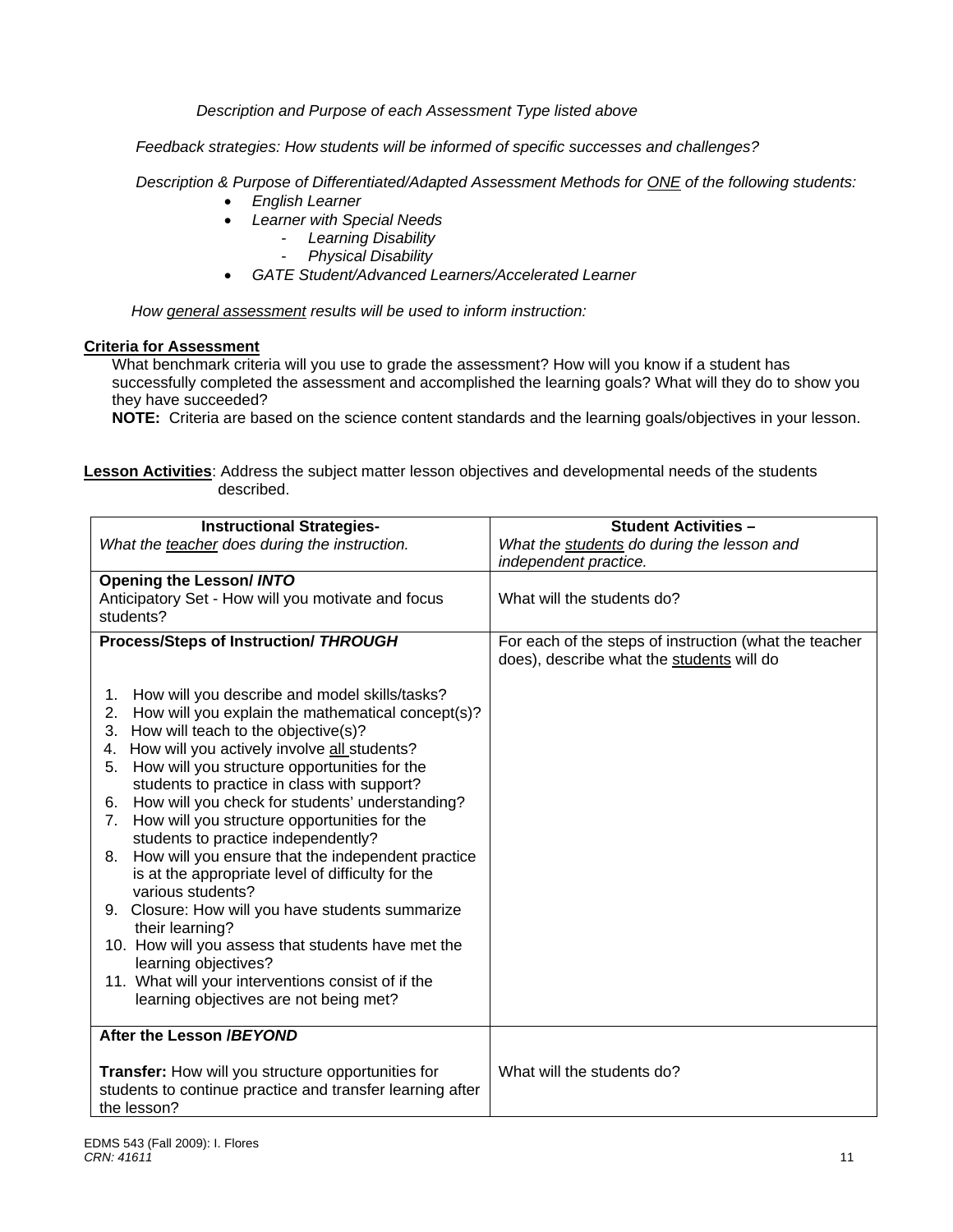## **Description & Purpose of Differentiated/Adapted Instructional Methods for ONE of the following students:**

- *English Learner*
- *Learner with Special Needs* 
	- *Learning Disability*
	- *Physical Disability*
- *GATE Student/Advanced Learners/Accelerated Learner*

## **Rationale for Instructional Strategies:**

Why are the instructional strategies, student activities and resources appropriate for this class, (based on content and student development)?

#### **Note: A Mathematics Resources List as indicated in this syllabus will be turned in as a separate document.**

# **\* Note to Students**

Due to the devastating effects of current budget crisis in California, I have been furloughed nine days each semester of this academic year, representing a 9.23% reduction in both workload and compensation. A furlough is an unpaid day off on a faculty member's regularlyscheduled workday. In order to satisfy legal and ethical requirements of the California Labor Code, I am required to submit formal certification that I will not work on my furlough days. I am prohibited from teaching, conducting scholarly research, consulting with students, responding to email or voicemail, providing assignment feedback, or participating in any CSU work-related activities on my furlough days. Furlough dates vary by professor; my Fall Semester furlough dates are September 15, October 20 and 30; November 23, 24, 25 and 30; December 4 and 7.

The CSU faculty agreed to take furlough days in order to preserve jobs for as many CSU employees as possible, and to serve as many students as possible, in the current budget crisis. The agreement that governs faculty furloughs acknowledges that "cuts of this magnitude will naturally have consequences for the quality of education that we can provide." Within the furlough context, I will make every effort to support your educational experience at CSUSM.

Furlough plans may be altered after the beginning of the semester as a result of administrative actions or other emergencies; thus, subsequent revisions to this syllabus may occur.